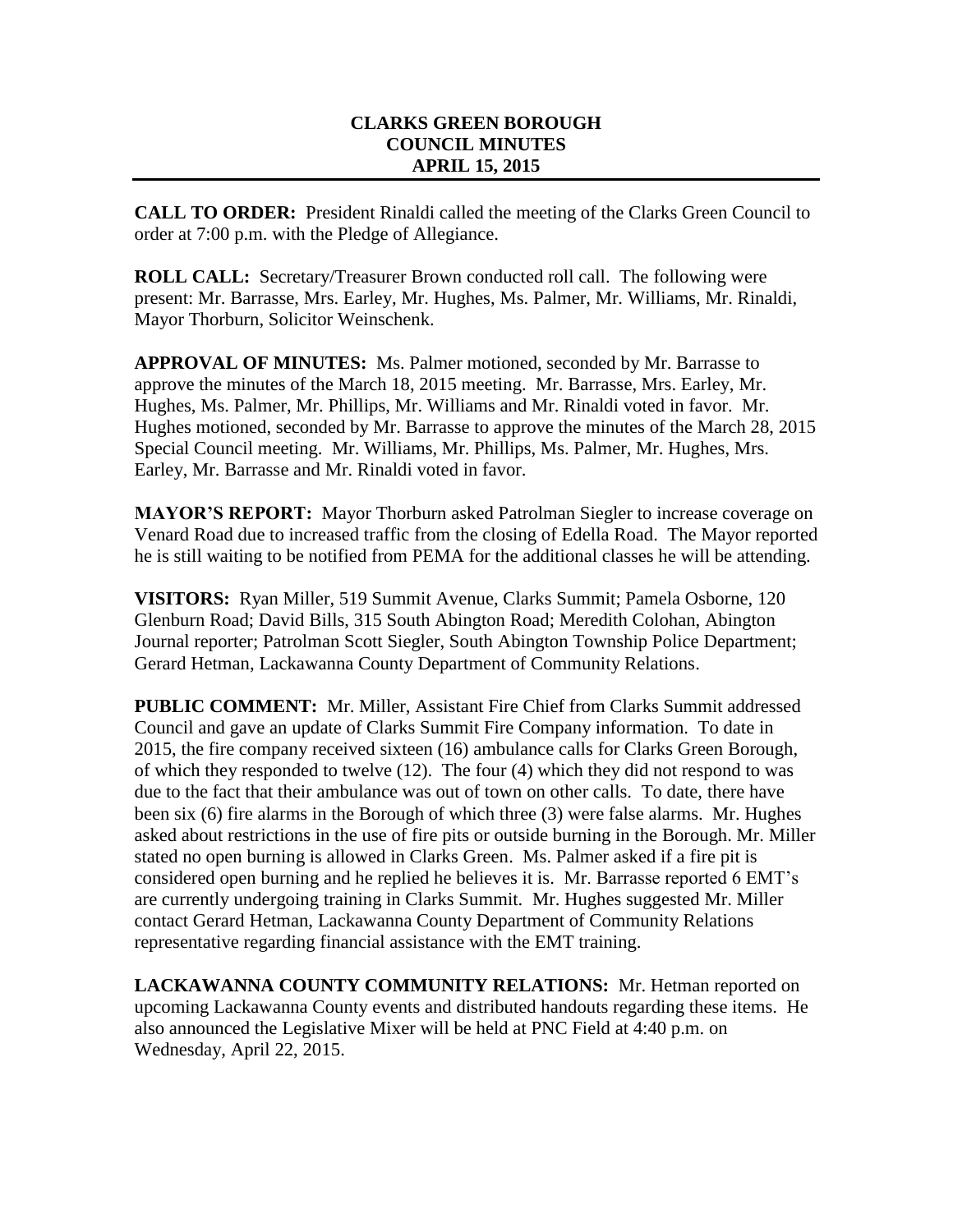**SOLICITOR'S REPORT:** Solicitor Weinschenk addressed questions which had been presented to him via e-mail. The first question was regarding property owners who file for bankruptcy and who have a delinquent sewer account. The second question was regarding the Real Estate tax bill discount period. The third question was regarding reducing the amount for the bonding of the RACP grant. He suggested it be reduced to not less than \$250,000.00. Mr. Hughes discussed a Clarks Green resident who owes for Wage Taxes on a return he filed in 2010. Solicitor Weinschenk replied this matter could be handled through the Magistrate's office.

**TREASURER'S REPORT AND BILL APPROVAL:** The Treasurer's Report was presented by Mr. Hughes and filed for audit. Current fund balances are as follows:

| <b>Capital Fund Money Market</b> | \$<br>29,360.42  |
|----------------------------------|------------------|
| General Fund Checking            | 198,499.20       |
| <b>General Fund Money Market</b> | 35,249.28        |
| Sewer Fund Checking              | 250,922.28       |
| <b>Sewer Fund Money Market</b>   | 84,936.09        |
| <b>State Funds Checking</b>      | 43,046.29        |
| <b>Total Checking/Savings</b>    | \$<br>642,013.56 |

Ms. Palmer motioned, seconded by Mr. Phillips to accept the Treasurer's Report and ratify the payment of the bills. Ms. Palmer, Mrs. Earley, Mr. Hughes, Mr. Barrasse, Mr. Williams, Mr. Phillips and Mr. Rinaldi voted in favor. Mr. Hughes then compared current checking account balances with balances of last year and last month. He also discussed balances in the Budget vs. Actual report. He then reported on current sewer delinquencies as well as properties which will be liened. In closing, Mr. Hughes reported the Borough had received the Liquid Fuels Audit and discussed the letter which accompanied the audit.

**PERSONNEL:** Mr. Williams read the resignation letter from Secretary/Treasurer Brown who is retiring effective June 30, 2015. He discussed the job description which had been circulated to members of Council. Mr. Williams motioned, seconded by Mrs. Earley to accept the job description for Secretary/Treasurer and Local Services Tax collector. Mrs. Earley, Mr. Phillips, Ms. Palmer, Mr. Hughes, Mr. Williams, Mr. Barrasse and Mr. Rinaldi voted in favor. Mr. Rinaldi reported that most of the work on the revised job description for the Secretary/Treasurer and Local Services Tax collector was done by former Councilwoman Jill Shanrock before she left Council, which is still a benefit to the residents. Mr. Williams reported the ad will be placed in the Scranton Times on April 22, 24 & 27 and in the Abington Journal on April 22, 2015. Mr. Phillips motioned, seconded by Mr. Barrasse to ratify the action of the Personnel Committee for the placement of the ad for Secretary/Treasurer and Local Services Tax collector. Mr. Barrasse, Ms. Palmer, Mrs. Earley, Mr. Hughes, Mr. Williams, Mr. Phillips and Mr. Rinaldi voted in favor. Mr. Williams reported that two letters of interest for the Secretary/Treasurer and Local Services Tax collector have been received so far. Ms. Palmer asked if all Council members will be involved in the interview process. Mr. Rinaldi replied that the interview process will be as it was in the past when the DPW employee was hired; the Personnel Committee and the employee whose position is to be filled will be in attendance. Mr. Rinaldi reminded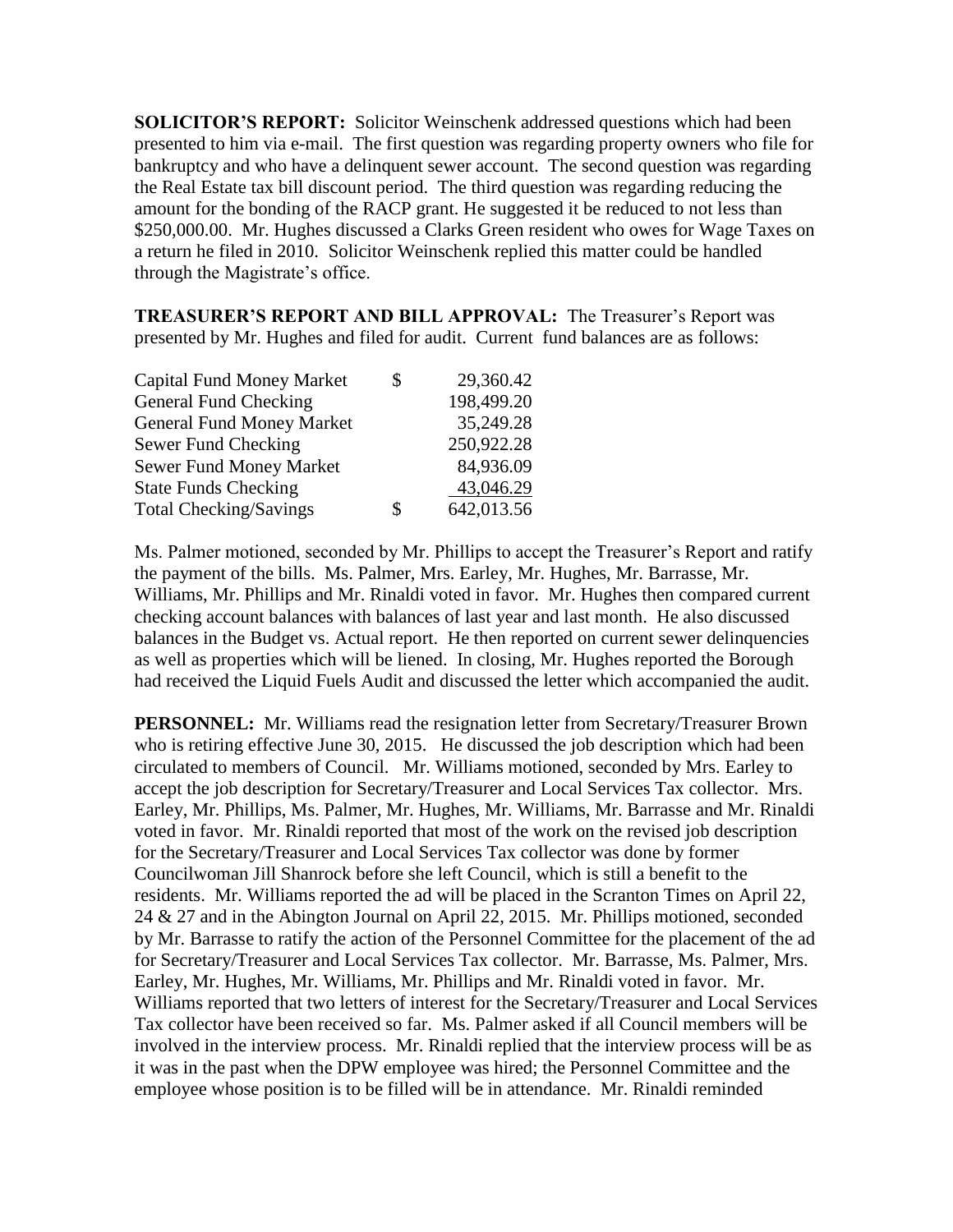Council that applications will be received until April 30, 2015. Mr. Rinaldi then read a letter from Janice Brown resigning as the Clarks Green Borough Real Estate Tax collector effective June 30, 2015. He reported that he has also received letters from Ben Brown resigning from the Clarks Green Borough Shade Tree Commission and the Clarks Green Borough Planning Commission. Mr. Hughes motioned, seconded by Mr. Williams to accept the resignation of Ben Brown from the Clarks Green Borough Shade Tree Commission and the Clarks Green Borough Planning Commission and to thank him for his service. Mrs. Earley, Ms. Palmer, Mr. Phillips, Mr. Williams, Mr. Barrasse, Mr. Hughes and Mr. Rinaldi voted in favor. Mr. Williams discussed the Real Estate Tax Collector position and explained this position would be for six months which would be until December 31, 2015. The remainder of the term will be filled in the November election. Mrs. Earley motioned, seconded by Ms. Palmer to accept the resignation of Janice Brown as the Clarks Green Borough Real Estate Tax collector. Mrs. Earley, Mr. Phillips, Ms. Palmer, Mr. Hughes, Mr. Williams, Mr. Barrasse and Mr. Rinaldi voted in favor. Mr. Phillips discussed the interview process. Council discussion ensued. Mr. Phillips motioned, seconded by Mrs. Earley to ratify the discussion for the interview process. Mr. Hughes, Mr. Williams, Mrs. Earley, Mr. Phillips, Mr. Barrasse and Mr. Rinaldi voted in favor. Ms. Palmer voted against. President Rinaldi asked for a motion to accept the resignation of Janice Brown as Secretary/Treasurer and Local Services Tax collector. Mr. Barrasse motioned, seconded by Mrs. Earley to accept the resignation of Janice Brown as Secretary/Treasurer and Local Services Tax collector. Mr. Barrasse, Ms. Palmer, Mrs. Earley, Mr. Hughes, Mr. Williams, Mr. Phillips and Mr. Rinaldi voted in favor.

**BUILDING AND GROUNDS:** Mr. Phillips reported the survey has been located for 102 N. Abington Road. In addition, he reported the dumpster has been placed for the renovation at 102 N. Abington Road for the Abington Kids Creative Learning Center, Inc. Mr. Rinaldi reported the survey revealed the property line appears to be 12 feet from the south side of the Borough building which indicates the leaning wall belongs to 102 N. Abington Road. Mr. Phillips reported the Borough dumpsters have been moved back to allow them the needed room for the playground. Mr. Phillips then reported on the wireless service quote from Lackawanna County Wireless which would save the Borough \$4.00 per month. Mr. Rinaldi asked for a motion to enter into a contract with Lackawanna County Wireless at a monthly fee of \$75.00 to provide internet access to the Borough. In addition, it will allow internet access for anyone in the Borough park or gazebo. Mr. Barrasse motioned, seconded by Mrs. Earley to enter into a contract with Lackawanna County Wireless to provide wireless internet service for a monthly cost of \$75.00. Mr. Phillips, Ms. Palmer, Mrs. Earley, Mr. Williams, Mr. Barrasse, Mr. Hughes and Mr. Rinaldi voted in favor.

**HEALTH & SAFETY:** Mr. Barrasse discussed a complaint which was received regarding traffic speeding on Vassar Avenue. The complaint was faxed to Chief Gerrity at South Abington Township. He reported to Mr. Barrasse that he had previously received this complaint but will again follow it up. He talked about the report that Mr. Wilson presented for the Clarks Summit Fire Company and mentioned the upcoming Fire Company pancake breakfast.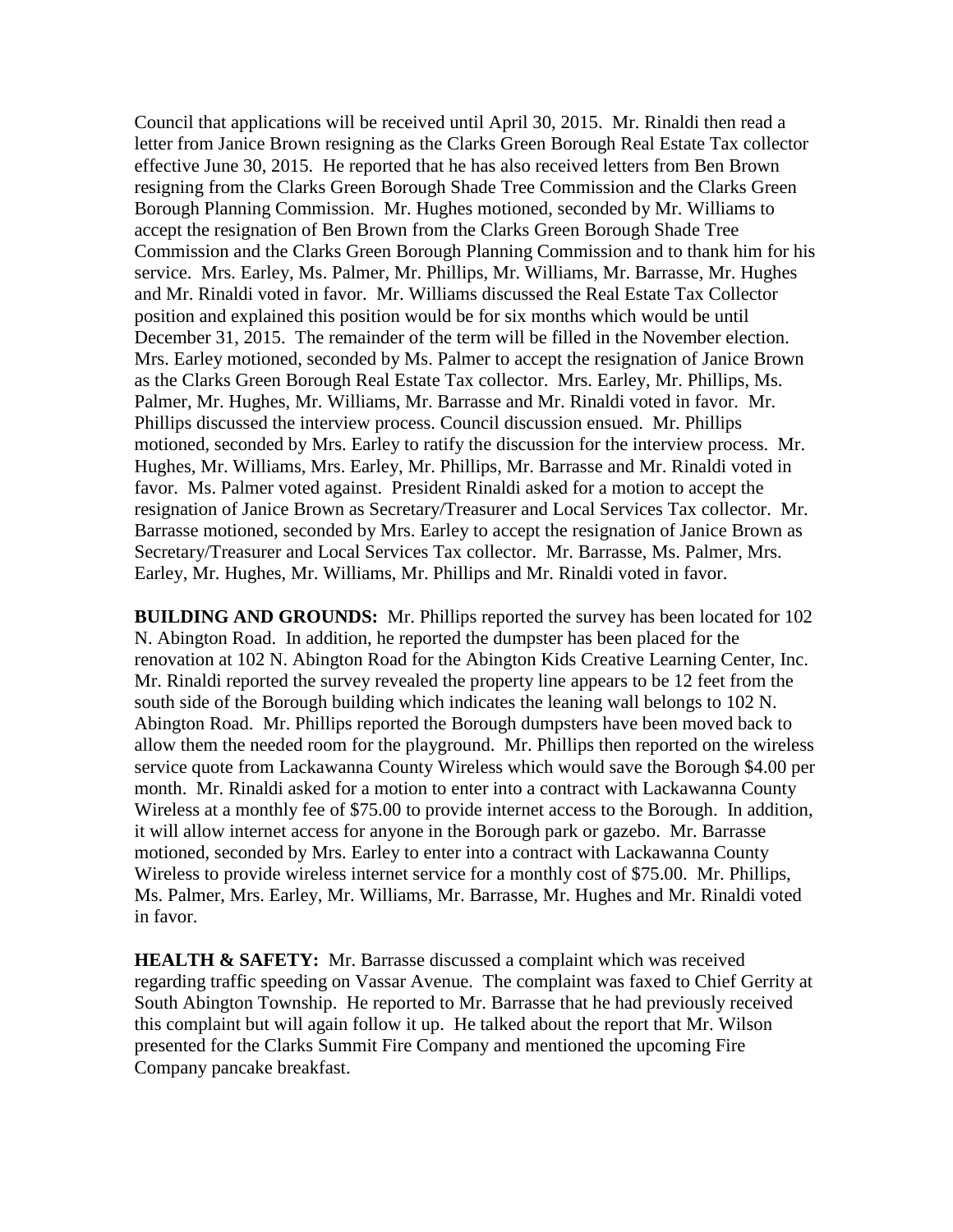**PUBLIC WORKS:** Mrs. Earley reported the DPW staff has been filling pot holes throughout the Borough. They also repaired 3 catch basins which had collapsed over the winter months. The DPW crew is also cleaning catch basins which is a MS-4 requirement. She reported the incorrect time on the Centennial Clock has been repaired and recently received pavers which were ordered will be installed at the base of the clock. In addition, she stated the root cutting in sewer lines will begin on South Abington Road. She also reported the Borough Engineer Jack Scheuer is working with the DPW foreman regarding the Borough's obligations for sewer piping at the Turnpike Bridge area. Mrs. Earley contacted an agency for street sweeping and is awaiting their response. President Rinaldi mentioned an e-mail the DPW foreman received regarding borrowing the street sweeper from the City of Scranton. The e-mail stated they are unable to loan it to us this year due to financial problems in the City of Scranton. Ms. Palmer stated she received a call from a resident on Abington Road asking when the sweeping will take place. Mr. Hughes reported on the street light traffic flow at the corner of E. Grove Street and Abington Road. Mr. Rinaldi then mentioned an article in the Scranton Times regarding problems Clarks Summit Borough is having with their storm water/sewer system. It also mentioned that 44 communities had received MS-4 violation letters. It did not mention communities, including Clarks Green Borough, with no violations.

**REFUSE & RECYCLING:** Ms. Palmer reported she had received a complaint regarding County Waste and pick up times on the state roads. They recently picked up the refuse  $\&$ recycling on Abington Road at 10 a.m. Friday. She will talk to them about arranging to have the refuse & recycling on the state roads picked up earlier in the morning. She also discussed trash bags on South Abington Road that have not been picked up. She reported the Recycling Grant money had been received.

**AAJRB COMMITTEE:** Ms. Palmer reported she did not attend the last meeting as she was attending an ACOG meeting that evening. She will have Secretary Brown distribute minutes from the AAJRB meeting. Mr. Hughes reported he has received a copy of the AAJRB financial report. He is still waiting for the remaining eleven (11) material weaknesses which were note in their audit. Mr. Rinaldi reported the Rec Board, through Jim Kane, was going to bid a pre-cast toilet under the RACP Grant with the remaining funds which are available. Due to errors in the original bid advertisement, a new, revised advertisement will be placed which will allow the Borough Solicitor and Engineer sufficient time to review the documents and award the bid. He reported there is approximately \$150,000 remaining on the Grant.

**ACOG:** Ms. Palmer reported ACOG is working on putting together an event in the Fall to honor First Responders with an environmental fair and a recycling event. This would possibly be held at the South Abington Park in September. In addition, she reported she will be attending the Board of Directors meeting at State College for the State COG and she will also attend the Pennsylvania State Association of Boroughs dinner.

**ARWA:** President Rinaldi reported he attended the ARWA meeting the previous week. A copy of the Engineers MS94 report regarding the sanitary sewer system is available for review. He reported ARWA purchased a new skid steer which has been delivered.